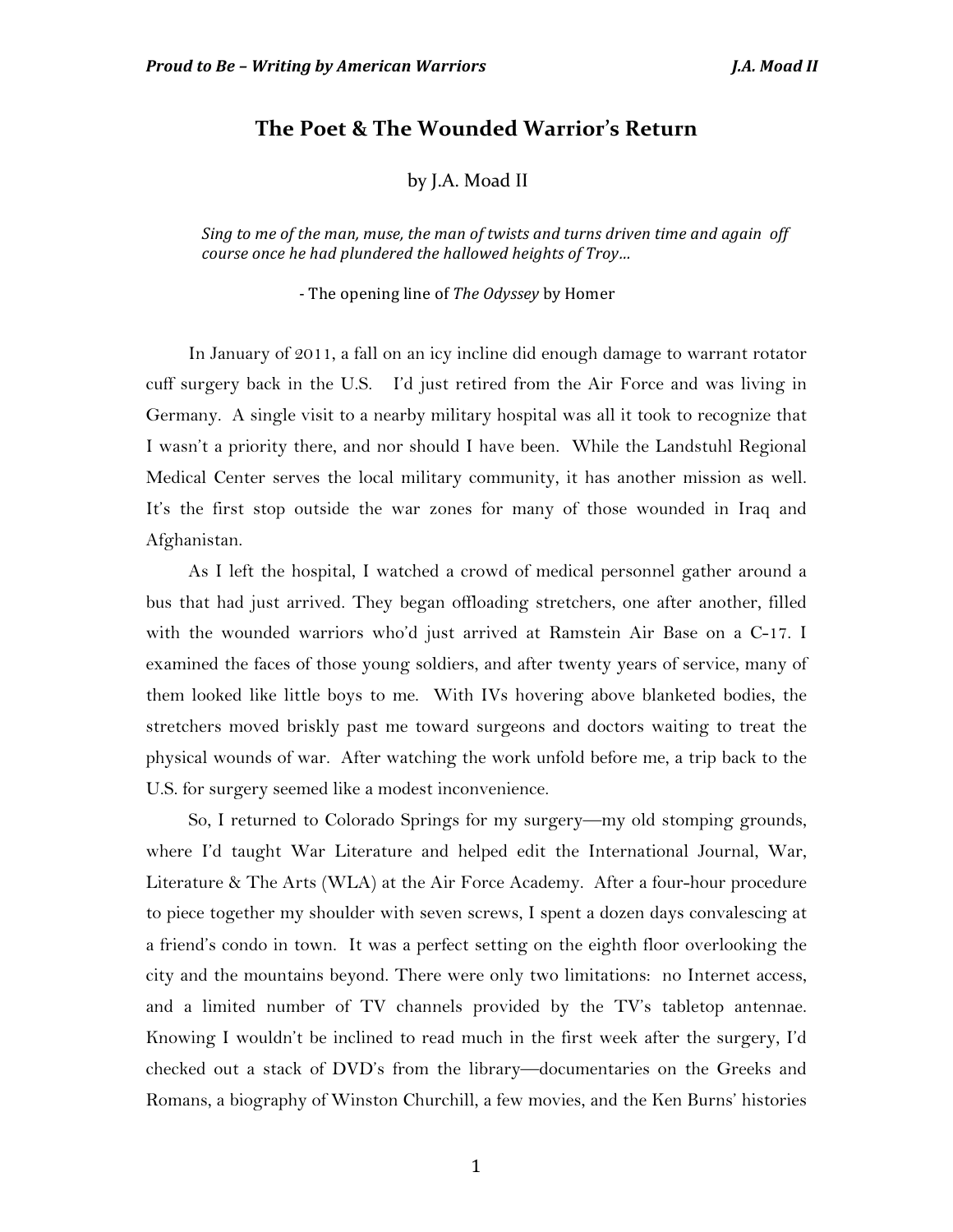## *Proud to Be – Writing by American Warriors J.A. Moad II*

of Jazz and World War II. Each of them meant to augment my research for a collection of short fiction I'm writing on the peripheral effects of war on society.

I started with the Greeks, reintroducing myself to the myths and warrior culture depicted in the epic poems of Homer. Like many students of literature, the Odyssey has always held a special fascination for me. I was reminded that The Trojan War lasted ten years, but what I'd forgotten was that it took another ten years for Odysseus to find his way back home to Ithaca. Homer's narrative imparts the return of the warrior-king in such a magical way that it's easy to forget the poem is also about the struggle warriors endure as they assimilate back into society. The trials that Odysseus and his men faced echo the challenges that all warriors endure as they attempt to adjust back into the life they once knew.

In addition to watching DVD's, I'd occasionally surf aimlessly across those six channels. Mostly for the local and national news, but on one of my last night's there, PBS re-aired an episode of Frontline, entitled, *The Wounded Platoon*. Tired and low on sleep, I came across it toward the end of the episode, and almost skipped over it. Before I could switch the channel, though, the narrator mentioned Fort Carson—the army base on the south side of Colorado Springs. An image of the mountains and the city's skyline lingered on the screen—an exact rendering of the view outside my window at the condo.

The documentary tells the story of the Third Platoon, Charlie Company of the 1/506 infantry—a forty-two man unit that spent two tours in Iraq. It details their struggles after returning home to Colorado Springs. The same year they'd return from Iraq, I was teaching on the north side of town, using the Literature of War to highlight the mental challenges soldiers endure after the wars are fought. As future leaders, my colleagues and I considered it imperative that the cadets understood the complexities of those challenges and the need for moral leadership in the conduct of war.

I wish the documentary had been available when I was teaching. It would have been a perfect way to echo what the literature was telling us. *The Wounded Platoon* recounts the disintegration of the unit over a four-year period and a failure of leadership. By 2009, seventeen members of the platoon had "been charged or convicted of murder, manslaughter or attempted murder." And that was what they did back home. The documentary also highlights (in the words of the soldiers themselves), the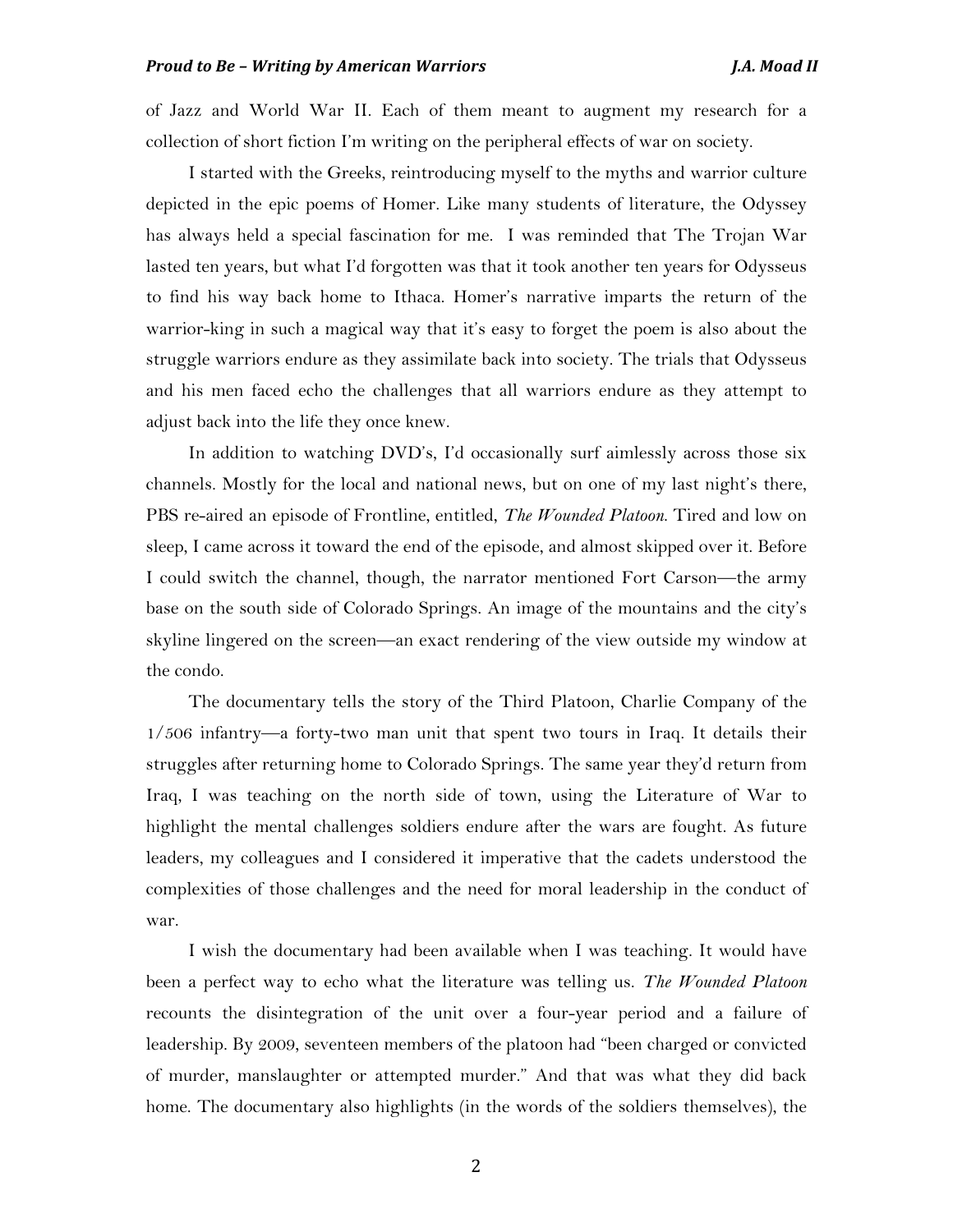## *Proud to Be – Writing by American Warriors J.A. Moad II*

murder of innocent Iraqis, the widespread abuse of illegal drugs and those prescribed by army doctors to help them cope with the pressures of war—many of which have highly suspect side effects that don't warrant their use in a combat zone.

None of this, of course, is new to me or to the cadets I taught in my four years at the Academy. The actions of these soldiers both in the war zones and back at home echo the same experience of veterans from the Civil War to Vietnam. The literature of war—stories, letters, essays, and poetry reflect this in vivid detail. Within the psychiatric community, Post Traumatic Stress Disorder (PTSD) has been accepted since the 80's as a condition that warrants professional help—one which continues to plague a military culture that stigmatizes the warrior in need of mental help. As for the misuse of legal and illegal drugs on the battlefield, there's no surprise there, either. In World War II, a variety of methamphetamine drugs were used by all participants (the U.S. included) to keep soldiers and airmen focused on the mission. In Vietnam, beer was airdropped to units in the jungle and amphetamines were issued to soldiers to keep them alert. Not to mention all the illegal drugs used by troops to suppress the horror of what they'd seen and done.

So, while shocked at the level of violence occurring in my own backyard, the rampant drug and alcohol abuse seemed almost a given to me. All of this and more is detailed in, and can be seen in the documentary online. It also didn't surprise me that the commander of the 1/506, Colonel David Clark, said that he was unaware of his soldier's mental status. There are over 200 men in an infantry unit, and a there's a necessary distance between a commander and junior soldiers, as well as a distinct difference between what a Colonel experiences on the battlefield compared to a young enlisted man. Col Clark's assessment is that if a soldier seeks solace in alcohol or drugs, he's "wrong minded." The Colonel may be correct, but it's as if he doesn't understand the temptation to silence the demons through alcohol and drugs. Odysseus, as the great captain and leader, forced himself to listen to the sweet Siren's call so that he would know the power of temptation on the men he fought beside.

As a commander, there's no question that Col Clark is expected to accomplish the mission first, but there's more to being a leader than accomplishing the mission alone. In his words, "the army can't cure all the ills of society… you still got a mission to do and you can't do it with this guy. He came from society, he needs to go back to society." Somewhere, though, Col Clark either forgot, or never understood, that the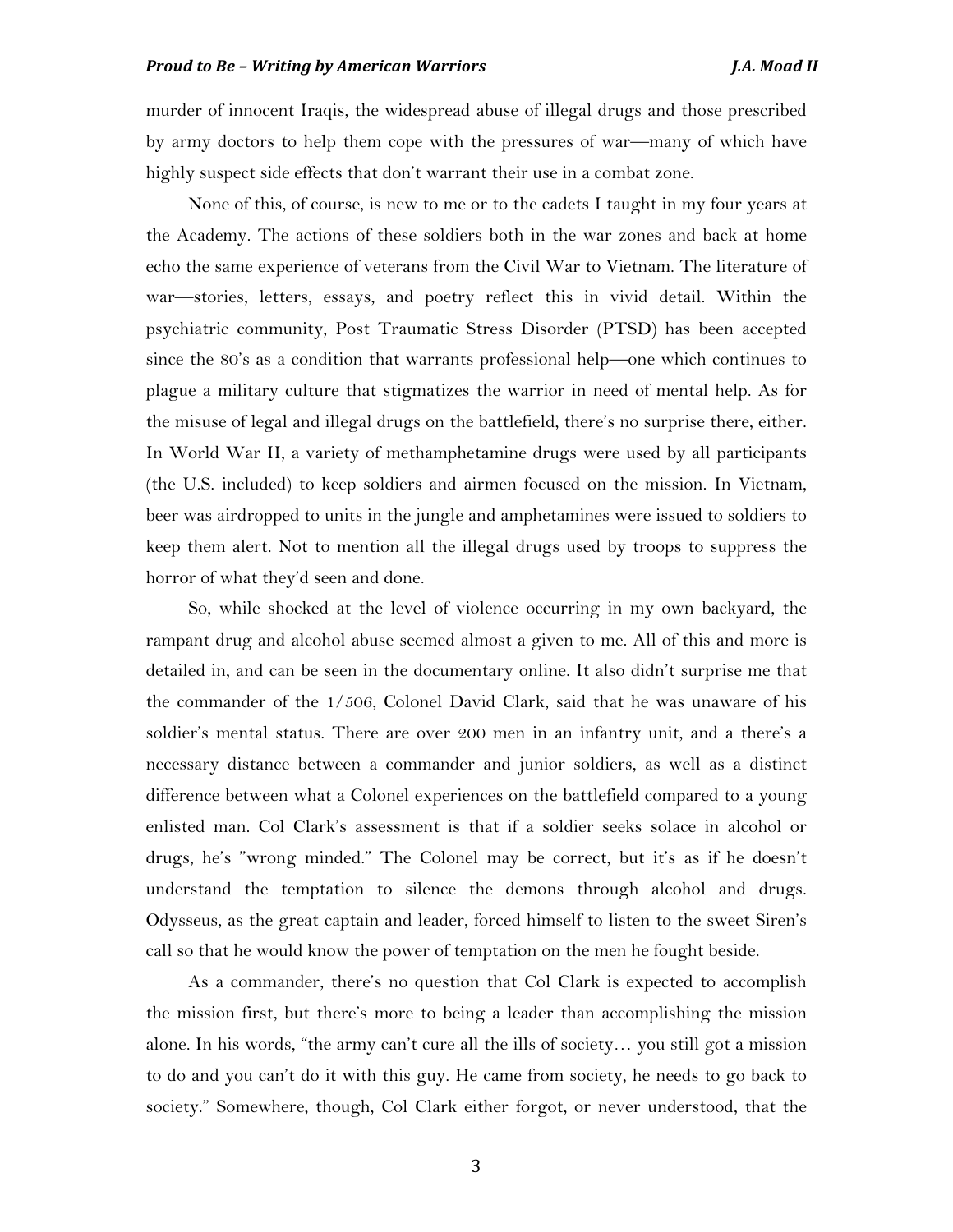person the Army recruited from society and then sent off to war, is forever altered by what he or she is asked to do on the battlefield. They aren't the same person anymore, and many of them need the dedication and help from a leader committed to their recovery.

Lastly, it made sense that the Army, under pressure from the media, decided to conduct an investigation to get at the root cause. What did surprise and astound me, though, was the reaction to the Army's investigation, which highlighted a "failure of leadership" as a major contributor to the events. Many of the soldiers failed to get treatment for conditions that leaders were aware of (some were simply kicked out of the military), while others acquiesced to a cultural code of silence built on the notion that only the weak seek help for mental problems. When asked whether anyone should be held accountable for this failure of leadership, Col George Brandt, the head of Behavioral Health at Ft. Carson said, "If I had fought this war before and had learned these lessons before, I might hold people accountable."

Let me stop here and take a long, deep breath before I go on...

The question was asked of an Army Colonel who specializes in Behavioral Health. And his answer was that if only the army "had learned these lessons before?" Hmm… I wonder if he'd heard of the terms Shell Shock, Battle Fatigue or PTSD before. If so, does he consider them to be convenient phrases with which to paint, in broad strokes, the suffering of soldiers in the last hundred years of war, but not "this war?" Could this really be the perspective of someone in charge of Behavioral Health in the Army, and if so, how is this possible? Is there something else at work here? The artist, writer and Veteran, John Wolfe, wrote in his essay *A Different Species of Time* (for War Literature & the Arts) about being wounded in Vietnam. At the end of the essay he reminds us that those who study the human psyche, have, for the past hundred years, defined the trauma of war in many ways and that:

*Each reappearance [of this trauma] is confronted by a psychological community that, though perhaps more sophisticated, is less in touch and familiar with the forces unleashed than our ancestors who painted themselves blue and pranced naked in the snow before Caesar's legions, challenging the absolutism, the dominion, of Rome. There is a criminal, spiritual cowardice in this evasion,*  because in examining the effects of war, we might well discover just what *inveigles humanity to its blackest deeds.*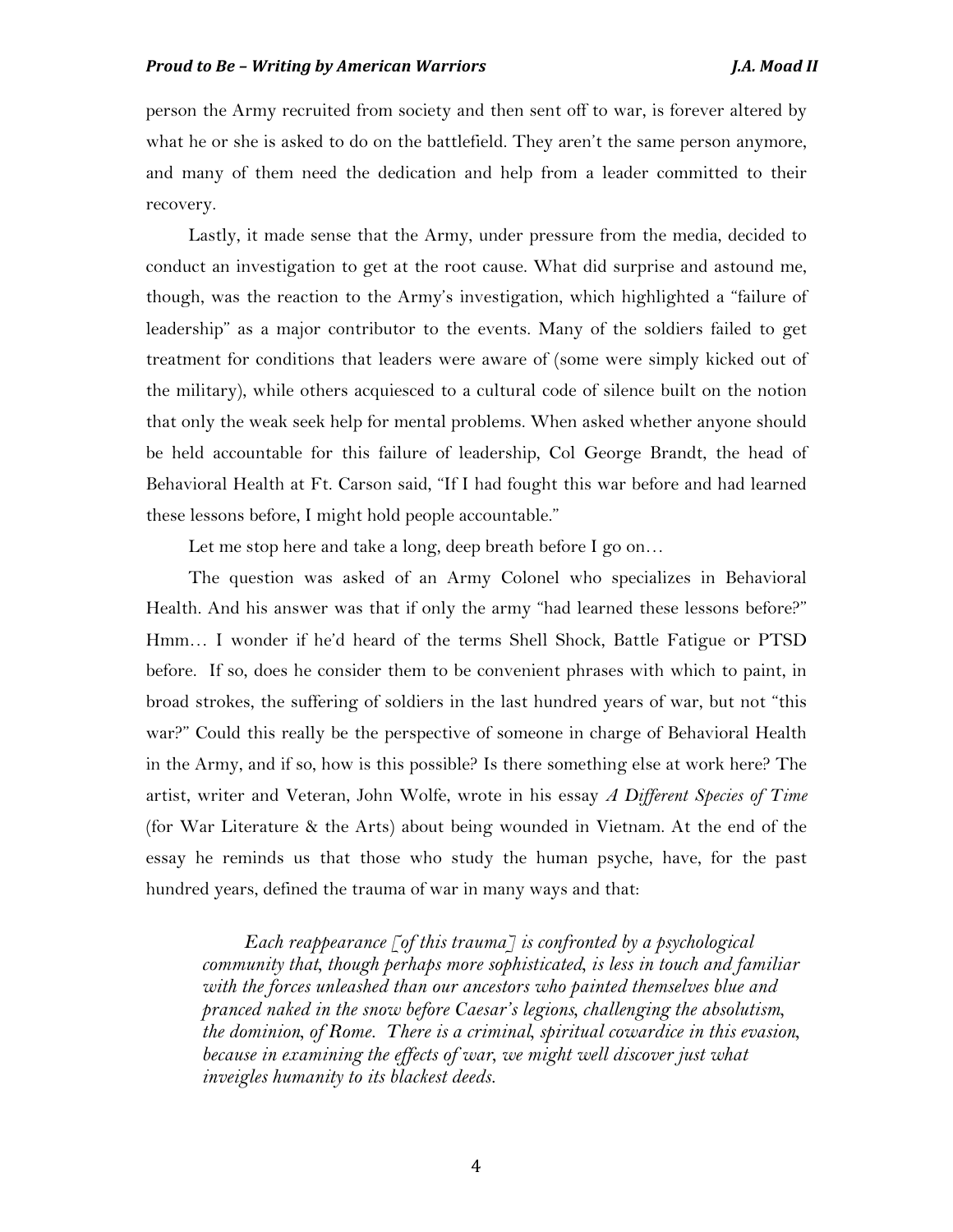Yes, writers have been telling the world for thousands of years that war consumes those who engage in it, and it is the role and obligation of leaders to understand this. It's why it's imperative that we teach the Literature of War. The lessons are not for the faint of heart, but necessary for those who will one day be in command. When I retired in 2010, West Point didn't have a core English course teaching War Lit to their Corp of Cadets . It was an elective, usually for English majors. I don't know if they have one now or not, but I hope so. When I directed the course at the Air Force Academy, the course motto was expressed in the words of the Greek historian, Thucydides: "The state which separates its scholars from its warriors will have its thinking done by cowards and its fighting done by fools." It's a statement I believe in with every fiber of my being.

Thinking back on *The Wounded Platoon*, I realize that if nothing else, the army's report on transgressions by members of the Third Platoon was spot on in many respects. There was clearly a failure of leadership, up and down the chain, and if the chief of Behavioral Health needs to learn more lessons, then the failure is more widespread than I would have guessed before seeing the episode. As the poet John Balaban, who served as a civilian in Vietnam during the war, wrote for an essay in the 2010 edition of War Literature and the Arts:

*In ancient China, generals returning home with their armies reentered the capital through a so-called Gate of Mourning. This was true whether the campaign had been a success or a defeat, because war is a pollution and ceremonies are required to protect the living from the inevitable spiritual consequences.*

While the complexities of this war may be unique, the effects on the individual are not, regardless of how effective the military is at dehumanizing the enemy. This is not a new field—a new science—or a new phenomena in which the individual soldier needs to be studied to discern the emotional toll wrought from killing another human being or watching a friend die beside them. The war poet of our era, Brian Turner, expresses the natural human reaction to accomplishing what is asked of the soldier in this amazing poem of his. He read it (or rather, yelled it) to my class a few years ago.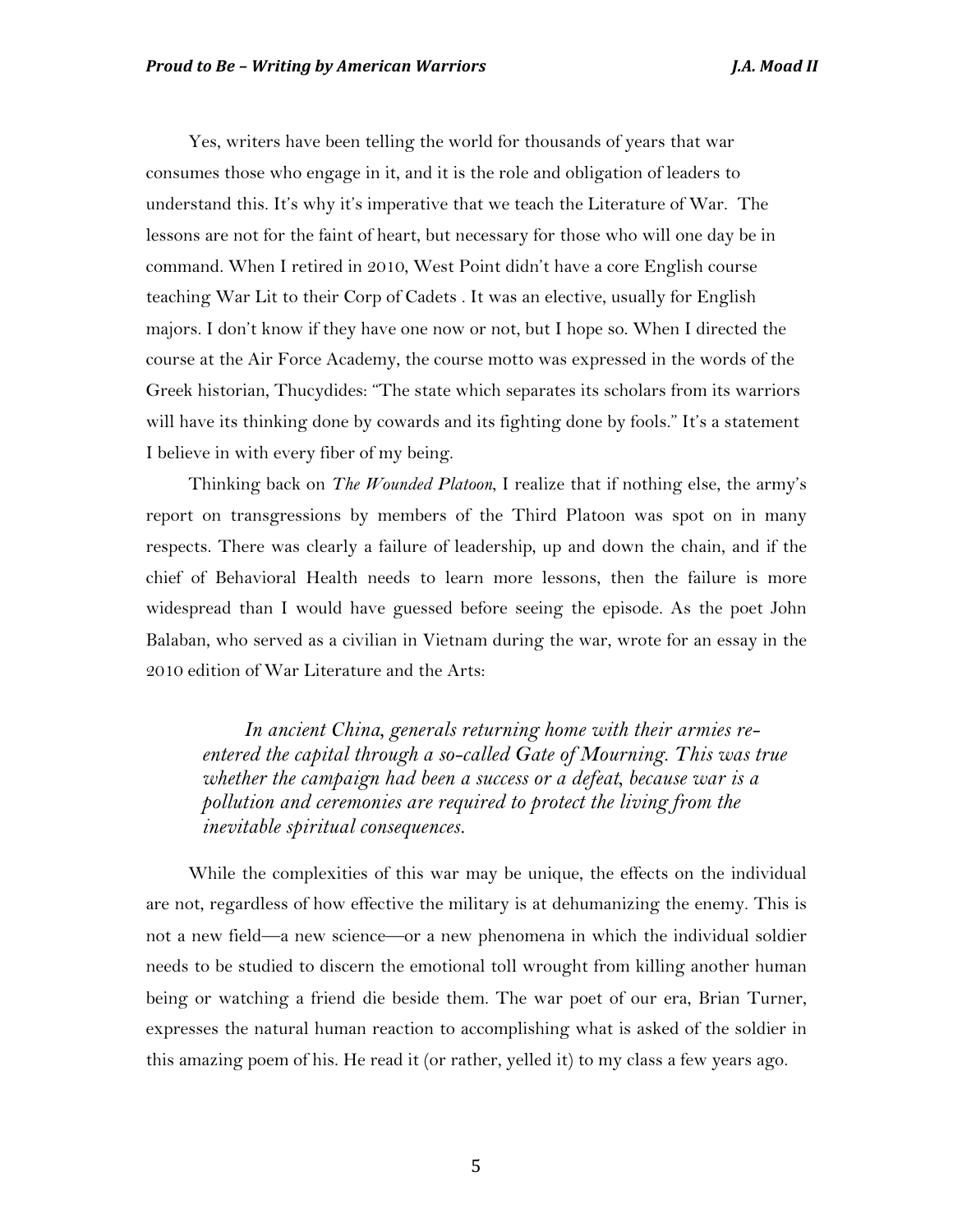## **SADIQ**

"It is a condition of wisdom in the archer to be patient because when the arrow leaves the bow, it returns no more." —SA'DI

> *It should make you shake and sweat, nightmare you, strand you in a desert of irrevocable desolation, the consequences seared into the vein, no matter what adrenaline feeds the muscle its courage, no matter what god shines down on you, no matter what crackling pain and anger you carry in your fists, my friend, it should break your heart to kill.*

Despite all the education and training over long careers, I wonder, how is it still possible for military leaders to deny or minimize the toll that war takes on the individual soldier. After ten years of the proclaimed, War on Terror, headlines abound on the problems associated with treating the hidden wounds of war in both the physiological and psychological manifestations.

At the 2010 Association of Writers and Publishers (AWP) conference in Denver, I was fortunate enough to meet two poets associated with the Warrior Writer Project, Lovella Calica and Laren McClung. In short, they've worked with veterans at writing workshops, helping them to impart their wartime experiences on the page as part of the healing process, and they've published the work in a book, *Warrior Writers: Remaking Sense*. Like many, they find that the creative process is a powerful way to combat the effects of war on the individual—creation as a cathartic antidote to the destructive nature of war.

When I learned that Laren and I have fathers who fought in Vietnam—men who both became carpenters after the war, I could understand the shared commitment to our own art and the central role it plays in our life. We know, as the children of Vietnam Vets, that the burden our fathers carry is borne by us, as well. If the nation and it's military continues to dismiss, underfund, or minimize the need to address the effects of war on those who fight them, they do a disservice to all of society, and especially the spouses and children of those wounded warriors.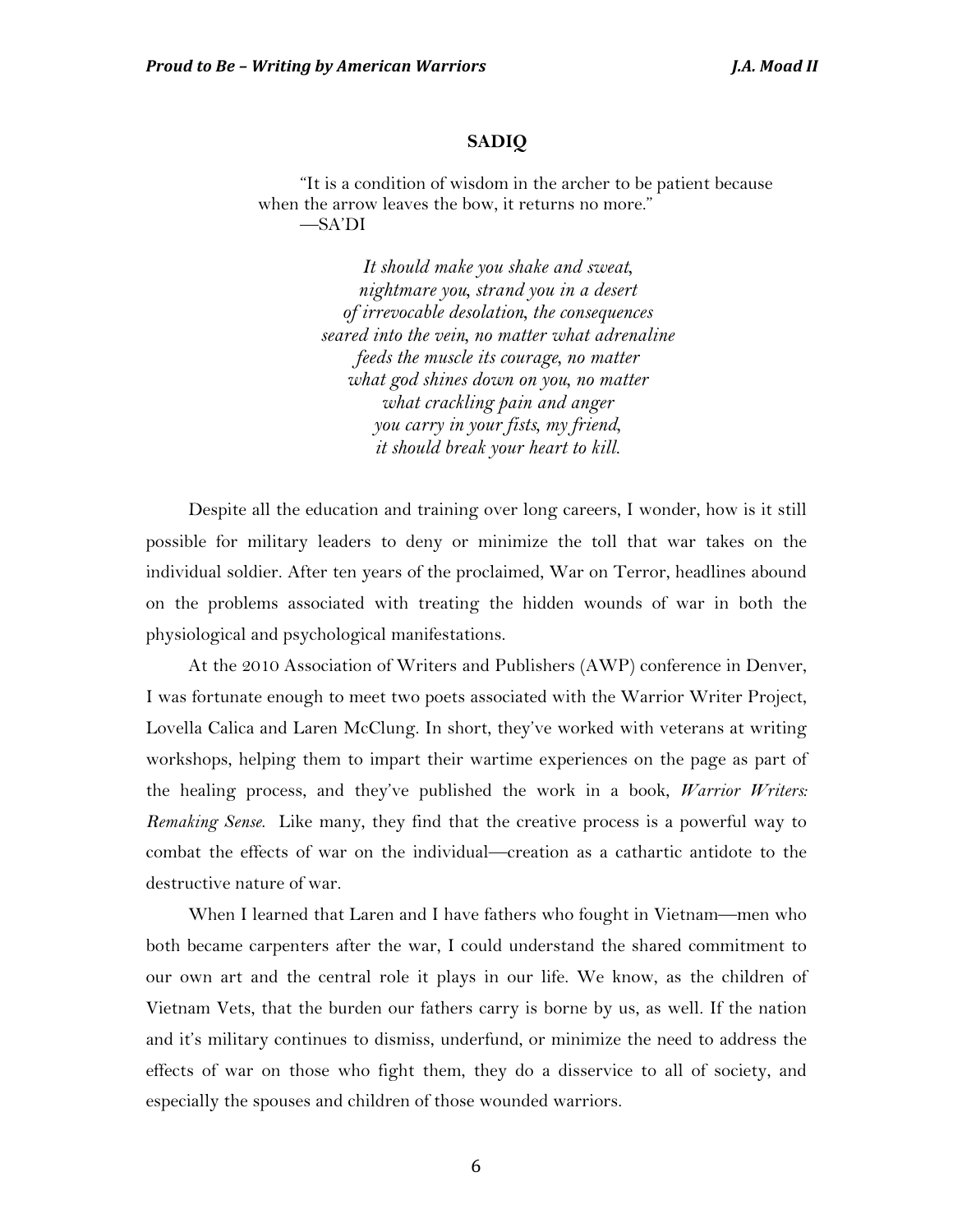As for my own father, I always thought that the act of building and creating things as a carpenter was a way of keeping the memories at a distance, but not a means of confronting or moving beyond them. On trips along the highway, he would point, with a sense of pride, at buildings and tell my siblings and me he'd built that school, house or church. Over the years, I've sent him copies of our journal, my favorite war books, and some of my own work, all in the hope that I could persuade him to write about his experiences, but to no avail.

When I was finally healthy enough to depart Colorado Springs and attend this year's AWP conference, I received a phone call from my father. He said he was writing some things down about the war. Things he needed to put down on paper and that he wanted to send them to me. It's been over forty-five years since he left the military, and I was overjoyed for him—for finding the courage to sit alone and reacquaint himself with that eighteen year old boy who joined the military and lost a part of himself in a war that none of us will ever fully understand.

As a child, I remember him telling me about being a weapons specialist, taught to disassemble and then reassemble any weapon while blindfolded. For some reason that story always stuck with me, and last year when I was reading the poetry from the Warrior Writers: Remaking Sense, the words of Nathan Lewis brought that story back to me. Nathan asks a simple question in his writing: "Why did I know the difference between an M-16 and an AK-47 before I could compare a Hindu to a Muslim or a sonnet to a Haiku?" It's a great question, I think, isn't it?

At this year's AWP conference, I met up with several old colleagues from the Academy—those associated with the War Literature Journal. On our last night together, I turned the conversation to some of my ideas for this essay, and I was reminded about a recent attempt to get the troops at Fort Carson to engage in a writing program. Like the Warrior Writers project, it was meant to help them work through their problems, but it never got off the ground. Evidently, soldiers were quietly dissuaded from taking part in the program. Needless to say, I wasn't surprised.

As for me, I've been back home for over a week now. Between the travel time, surgery, visiting friends and attending the conference, I was gone for nearly a month. I start therapy in a few days to rehab my shoulder. They say it's the first part that's the most difficult—just getting started—fighting through the pain of scar tissue, getting movement back, and pushing the muscles to remember what they are capable of. It'll